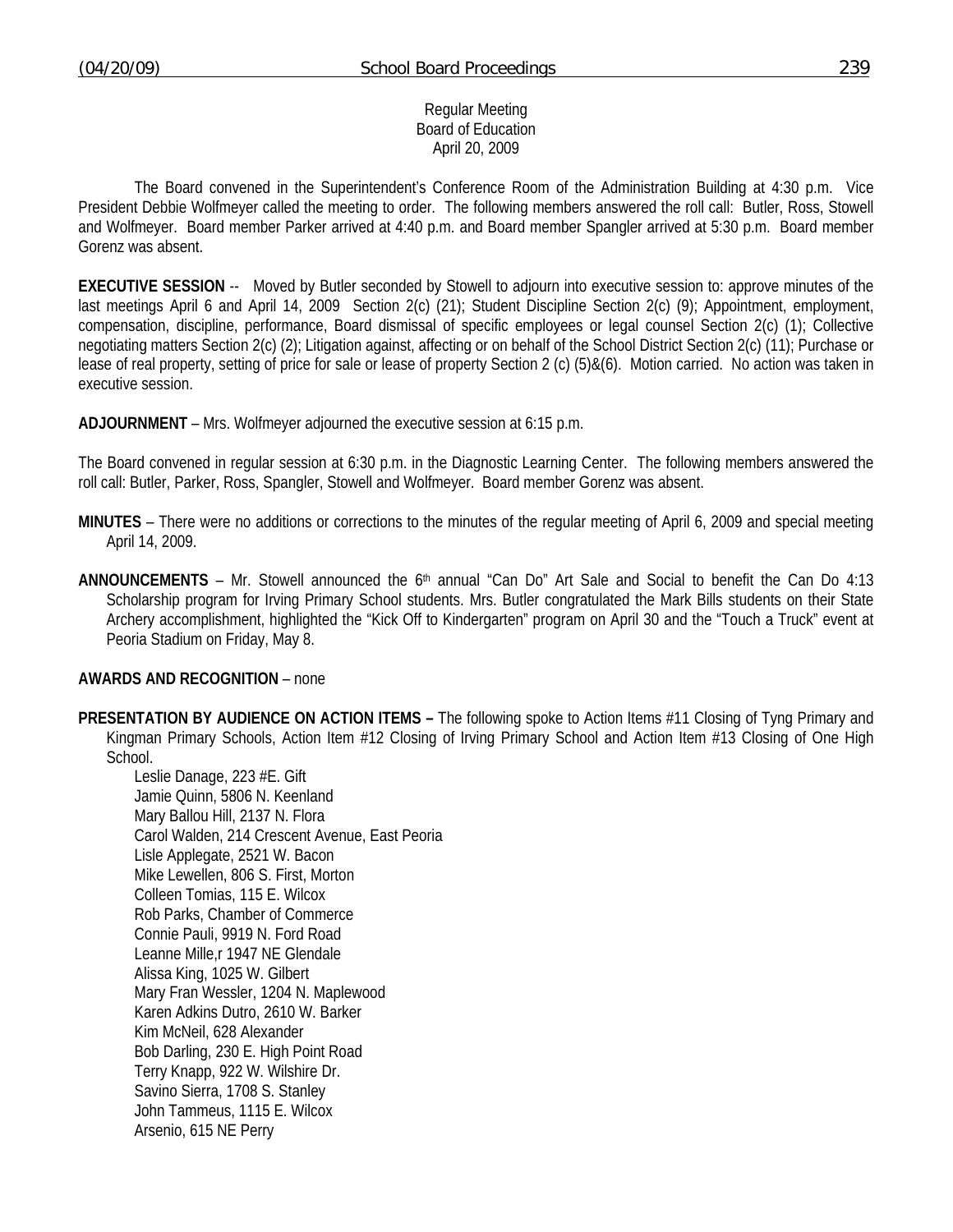Brien Dunphy, 5506 N. Plaza Dr. Jonathon Coulter and daughter Jessica, 3620 NE Monroe Debbie Chave,z 3604 N. Missouri Stephanie McClellan, 1501 NE Madison

The speakers stated their concerns regarding the closing of schools and the effect on attendance and achievement. They were also concerned with the need to increase students bused, safety of the students, moving the students and staffs as whole groups and the use of the buildings after they were closed

**PRESENTATION BY AUDIENCE** – Hedy Elliott Gardner, 3811 W. Pagewood asked that the District consider a full time inhouse attorney, why the district used an attorney at negotiations when the union doesn't and why there were no forums for parents before the schools were closed.

Diane Vespa, 2318 W. Imperial Dr,. spoke to the use of Blaine Sumner and allowing Board member Spangler to vote on the closing of schools.

Terry Knapp, 922 W. Wilshire Dr. spoke to the importance of not closing schools. Stated that the Edison program should be cut.

Nicole Prince, 1011 E. Melbourne, asked that the school closing vote be tabled.

Steve Katlack 709 E. Frye, spoke to the properties the district owns and asked that they be disposed of.

Lee Ann Miller, 1947 NE Glendale, stated that it was bad timing to discuss closing of schools with students taking the PSAE this week .

Alissa King, 1025 W. Gilbert, spoke in affirmation of the Performing Arts Academy at Peoria High School.

Saving Sierra, 1708 S. Stanley, stated that the District did not need all the land that it purchased for the new schools. He stated that the district does not maintain the properties it owns.

Mary Fran Wesler, 1204 N. Maplewood, spoke to the perception the public has of the district and the depth of frustration of the public.

Kim McNeil, 628 Alexander, spoke to all the changes that are happening in schools – closings and change in start times. She would like to see Blaine Sumner closed.

Karen Adkins Dutro – 2610 W. Barker, asked what the tax obligation would be for the working cash bonds.

Karen Heath, 3007 N. Wisconsin, stated that she has not received the communication she asked for. She would like to bring back K-8 schools.

Jessica Coulter, 3620 NE Monroe, stated that she was happy at Kingman Primary School

Sean Matheson, 2812 N. Linn, stated that he felt Mrs. Spangler was dedicated, knowledgeable and more than qualified to vote on the closing of schools.

# **CONSENT AGENDA –**

ADOPTION OF CONSENT CALENDAR -- Moved by Spangler, seconded by Butler adoption of the consent calendar with the removal of item #7 Chinese Teachers' Contract..

On roll call, 6 ayes. Motion carried.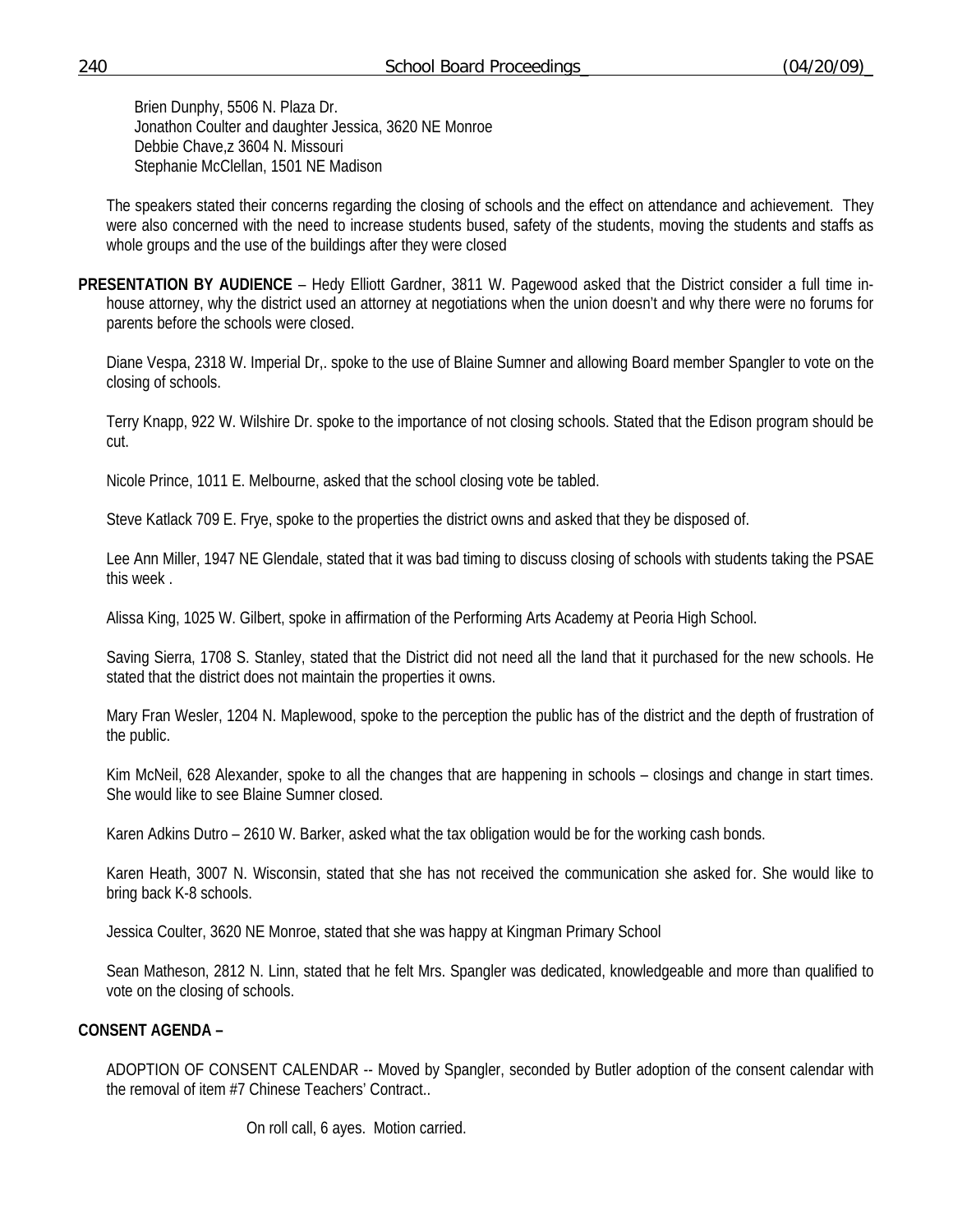GIFTS TO SCHOOL DISTRICT – Moved by Spangler, seconded by Butler, that the following donations be accepted and letters of appreciation sent to the donors.

Computer, valued by the donor at \$130.00, donated by Cathy Hamilton to Hines Primary School

\$65.00 donated to the Irving Primary School lunch fund by First United Methodist Church

\$265.00 donated to Kellar Primary School for technology by Culvers of Peoria

- \$1,000.00 for the Thomas Jefferson Primary School fire fund donated by Peoria Jaycees
- Trumpet, trombone, violin and clarinet, valued by the donor at \$200 each, donated by Ann Guthrie to Rolling Acres Edison Jr. Academy
- \$300.00 to purchase Monarch Award Books for the library, donated by Foster Jacob Electrical Contracting to Valeska Hinton Early Childhood Center
- \$10.00 to support the sixth grade end of the year school trip donated by Dr. & Mrs. Mike Zagardo to Washington Gifted School

\$10.00 to support the eighth grade honors day donated by Mr. and Mrs. David Reams to Washington Gifted School

\$50.00 to support end of year field trips donated by Mr. and Mrs. Trevor Iund to Washington Gifted School

On roll call, 6 ayes. Motion carried.

PAYMENT OF BILLS -- Moved by Spangler, seconded by Butler approval of the payment of the following bills.

| FUND | <b>DESCRIPTION</b>                                                                                                                                                                                                                                                                                                                          | <b>BAL.SHEET</b> | <b>REV</b> | <b>EXPENSE</b> | TOTAL        |
|------|---------------------------------------------------------------------------------------------------------------------------------------------------------------------------------------------------------------------------------------------------------------------------------------------------------------------------------------------|------------------|------------|----------------|--------------|
| 10   | EDUCATIONAL FUND                                                                                                                                                                                                                                                                                                                            | \$30,212.93      |            | \$439,589.13   | \$469,802.06 |
| 20   | <b>OPERATIONS, BLDG &amp; MAINT</b>                                                                                                                                                                                                                                                                                                         |                  |            | \$175,682.43   | \$175,682.43 |
| 40   | <b>TRANSPORTATION</b>                                                                                                                                                                                                                                                                                                                       |                  |            | \$5,913.51     | \$5,913.51   |
| 60   | CAPITAL IMPROVEMENT                                                                                                                                                                                                                                                                                                                         |                  |            | \$2,316.54     | \$2,316.54   |
| 90   | CAPITAL IMPROVEMENTS                                                                                                                                                                                                                                                                                                                        |                  |            | \$9,235.26     | \$9,235.26   |
| 95   | MID CENTRAL ASSOCIATION                                                                                                                                                                                                                                                                                                                     |                  |            | \$53,717.72    | \$53,717.72  |
| 99   | PPS ADMIN OUTREACH PROG                                                                                                                                                                                                                                                                                                                     |                  |            | \$3,608.44     | \$3,608.44   |
|      |                                                                                                                                                                                                                                                                                                                                             |                  |            | \$690,063.03   | \$720,275.96 |
|      | $\circ$ $\qquad$ $\qquad$ $\qquad$ $\qquad$ $\qquad$ $\qquad$ $\qquad$ $\qquad$ $\qquad$ $\qquad$ $\qquad$ $\qquad$ $\qquad$ $\qquad$ $\qquad$ $\qquad$ $\qquad$ $\qquad$ $\qquad$ $\qquad$ $\qquad$ $\qquad$ $\qquad$ $\qquad$ $\qquad$ $\qquad$ $\qquad$ $\qquad$ $\qquad$ $\qquad$ $\qquad$ $\qquad$ $\qquad$ $\qquad$ $\qquad$ $\qquad$ |                  |            |                |              |

On roll call, 6 ayes. Motion carried.

CONSIDERATION OF BIDS – Moved by Spangler, seconded by Butler approval of the following bids.

#### Plastic Can Liners 2009-10

Request for bid was sent to 21 vendors. Two vendors returned "No bid". 13 vendors returned bids as follows:

| $$23,168.00(D)$ *         |
|---------------------------|
| \$28,512.00 (C)*          |
| \$34,112.00 (B)           |
| \$43,168.00 (A)           |
| \$30,864.00*              |
| \$31,840.00*              |
| \$31,984.00 (\$19.99/cs.) |
| \$37,632.00               |
| \$37,680.00               |
|                           |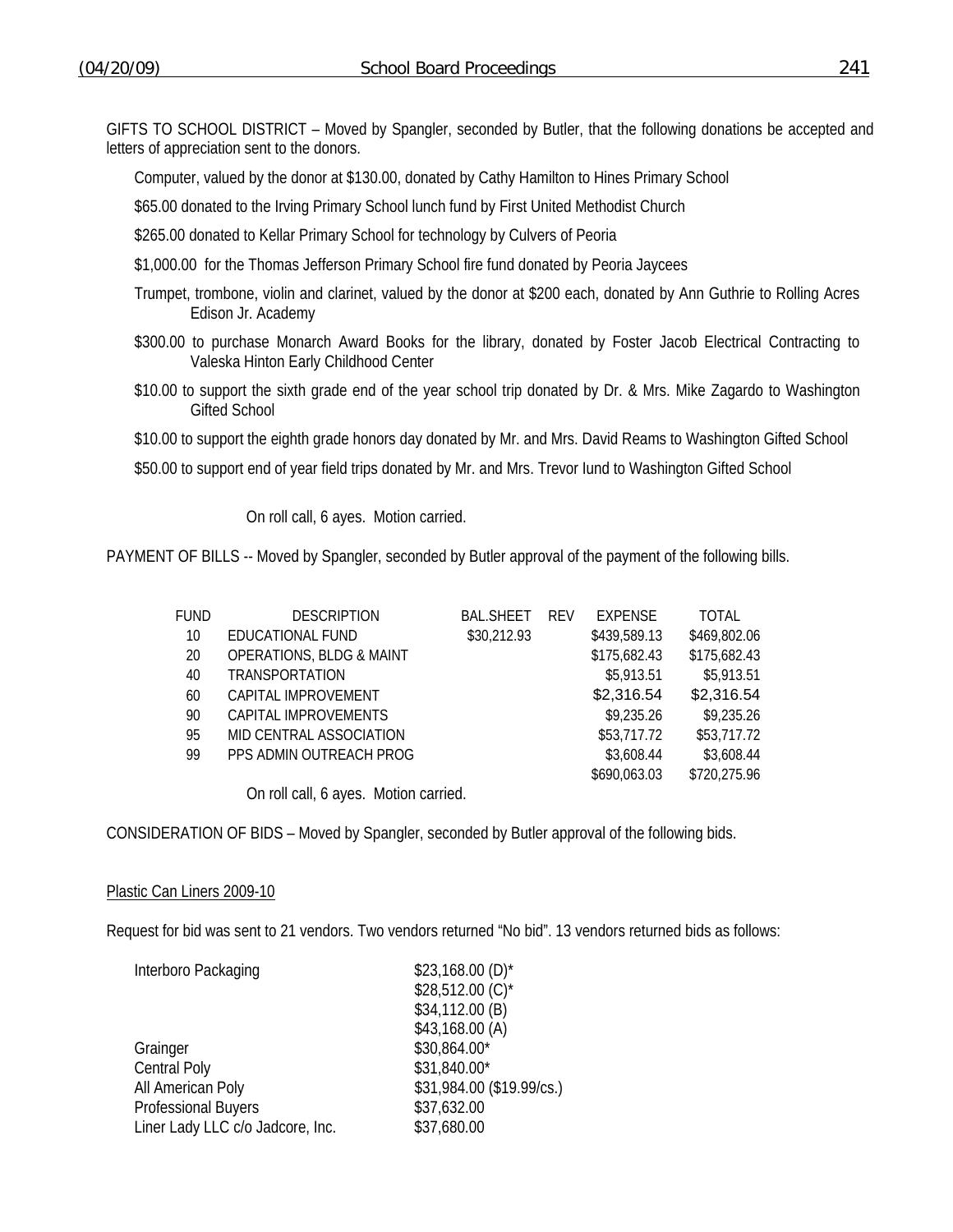| Unipak Corp.              | \$38,080.00 |
|---------------------------|-------------|
| George Pasquel            | \$45,056.00 |
| Dyna Pak                  | \$50,336.00 |
| Amsan                     | \$53,040.00 |
| <b>Standard Companies</b> | \$54,864.00 |
| Unisource                 | \$58,560.00 |
| <b>DST Distributing</b>   | \$59,264.00 |

The above bids were opened on Thursday, March 26, 2009, at 1:30 pm by Debbie Sullivan and Debbie Brown. Bags were tested for durability and the four lowest bids\* did not meet specifications. It is recommended to award the bid in the amount of \$31,984.00 to All American Poly.

This bid will be charged to Education Fund.

On roll call, 6 ayes. Motion carried.

HUMAN RESOURCE REPORT -- Moved by Spangler, seconded by Butler approval of the following human resource report as amended.

# **Certified Personnel**  Appointments **Administrative**  Summer School – Site Manager Spragg, Danell School Psychologist McReynolds, Brandi Summer School - Teachers Evans, Jessica Lewellyn, Gail Schulze, Helene Weber, Anne Honorable Dismissals Teachers – Full Time<br>Alwan, Pamela Reash, Amanda Bessler, Jennifer Scott, Moiria Dewalt, Dante White, Brittney Franklin, Zipporah **Resignations**  Teachers – Full Time Phelps, William 06-30-09 **Retirements**  Administrative Sanfilip, Cheryl 06-30-09 **Teachers**  Hoffman, Linda 06-30-09 Schroff, Roberta 06-30-09 **Non-Certified Personnel Appointments** Summer School - Paraprofessionals Albornoz, Zully Ashraf, Asma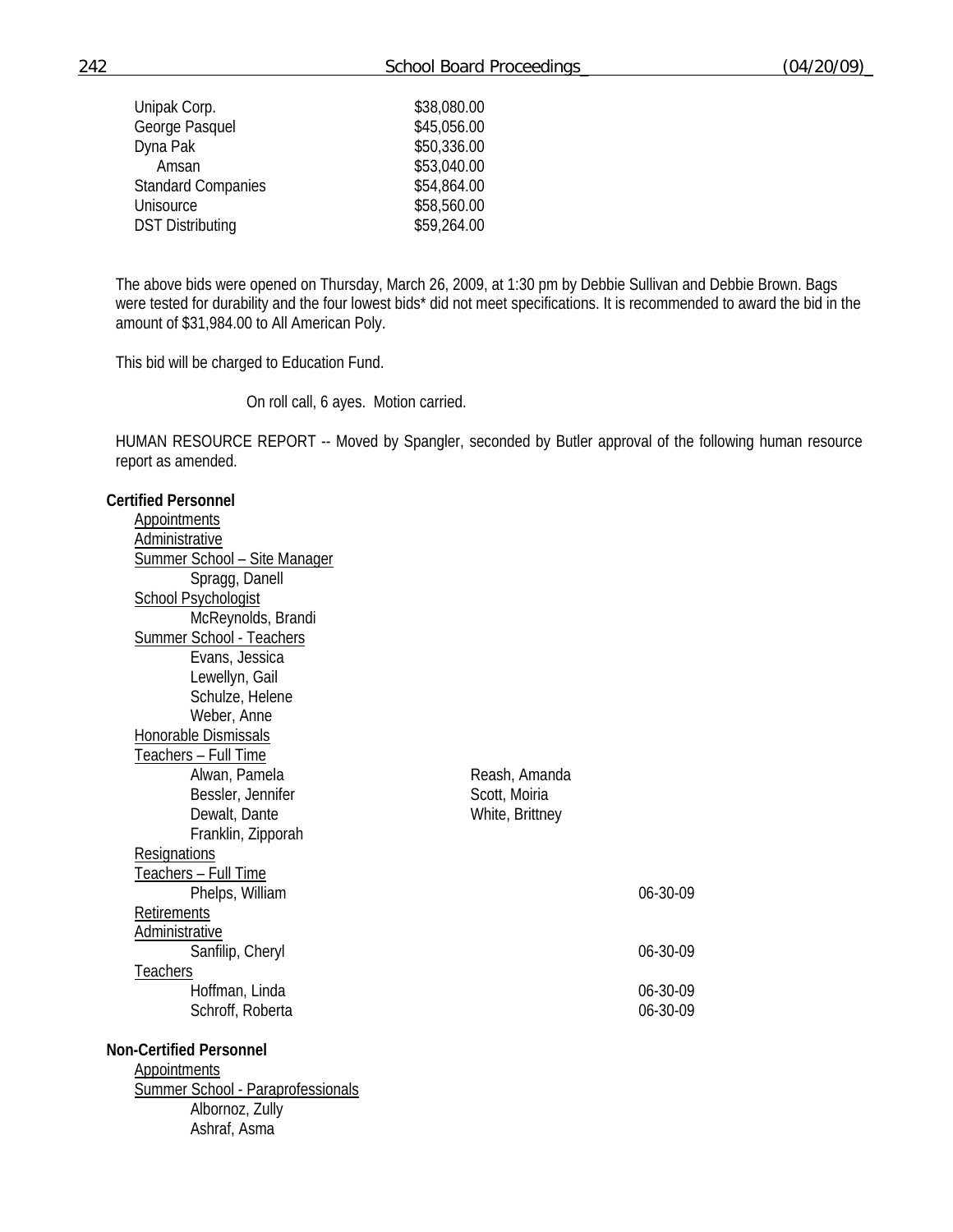| Burrell, Mallory                        |                     |          |
|-----------------------------------------|---------------------|----------|
| Transportation - Part Time              |                     |          |
| Banks, James                            |                     | 04-06-09 |
| Walls, Charles                          |                     | 04-21-09 |
| <b>Tutor Assistant Part Time Hourly</b> |                     |          |
| Green, Angela Wanjiru                   |                     | 04-14-09 |
| Honorable Dismissals                    |                     |          |
| Cafeteria - Part Time                   |                     |          |
| Davis, Lakesha                          | Harris-Smith, Edie  |          |
| Drain, Melissa                          | Hightower, Anita    |          |
| Edwards, Rosalie                        | Nelson, Angela      |          |
|                                         | Scott, Betty        |          |
| Flemming, Jenell                        |                     |          |
| Fortune, Cynthia                        | Young, Annette      |          |
| Clerical - 2 Hour Helper                |                     |          |
| Adams, Carol                            | Mahan, Kelly        |          |
| Bridgeman, Patricia                     | McClain, Che'Keira  |          |
| Chapai, Mary                            | McCullum, Cora      |          |
| Edwards, Whitney                        | Rusk, NIcole        |          |
| Fidler, Marni                           | Russell, Cathy      |          |
| Hanna, Sherri                           | Russell, Deloise    |          |
| Hermacinski, Tonya                      | Scogin, Jacquiline  |          |
| Jackson, Mary                           | Southey, Andra      |          |
| Krumholz, Michelle                      | Stevens, Angela     |          |
| Linman, Jane                            |                     |          |
| Clerical - Part Time                    |                     |          |
| Adkins, Rita                            | Kleist, Barbara     |          |
| Bell, Michelle                          | Marin, Maria        |          |
| Berardi, Barbara                        | McClain, Brittany   |          |
| Burks, Michelle                         | Nofsinger, Sharlena |          |
| Haughney, Theresa                       | Post, Kathy         |          |
| Henley, Chanell                         | Schlafley, Bridget  |          |
| Clerical -10 Month                      |                     |          |
| Adkins, Rachel                          | Rice, Rebecca       |          |
| Colwell, Phyllis                        | Robinson, Jennifer  |          |
| Fuller, Perrian                         | Todd, Gloria        |          |
|                                         |                     |          |
| Kaufmann, Amy                           |                     |          |
| Clerical - 12 Month                     |                     |          |
| Barker, Virginia                        | Holford, Arlissa    |          |
| Brooks, Gina                            | Kester, Tabitha     |          |
| Gibbons, Joylyn                         | Mack, Tanya         |          |
| Guse, Sarah                             | Peterson, Teresa    |          |
| Hidden, Suzanne                         | Quin, Paula         |          |
|                                         | Swisher, Pamela     |          |
| Custodial - Full Time                   |                     |          |
| Aguster, Delano                         | Shumate, Cedric     |          |
| Carlson, Donald                         | Smith Darryll       |          |
| Herrod, Richard                         | Smith, Terry        |          |
| Jackson, Johnny                         | Taylor, Charles     |          |
| Rainey, Tiffany                         | Welch, Wesley       |          |
| Reese, Chris                            | Williams, Donald    |          |
| Riddle, Jeffrey                         | Young, Michael      |          |
| Robinson, Dennis                        |                     |          |
| Home School Facilitators - Full Time    |                     |          |
|                                         |                     |          |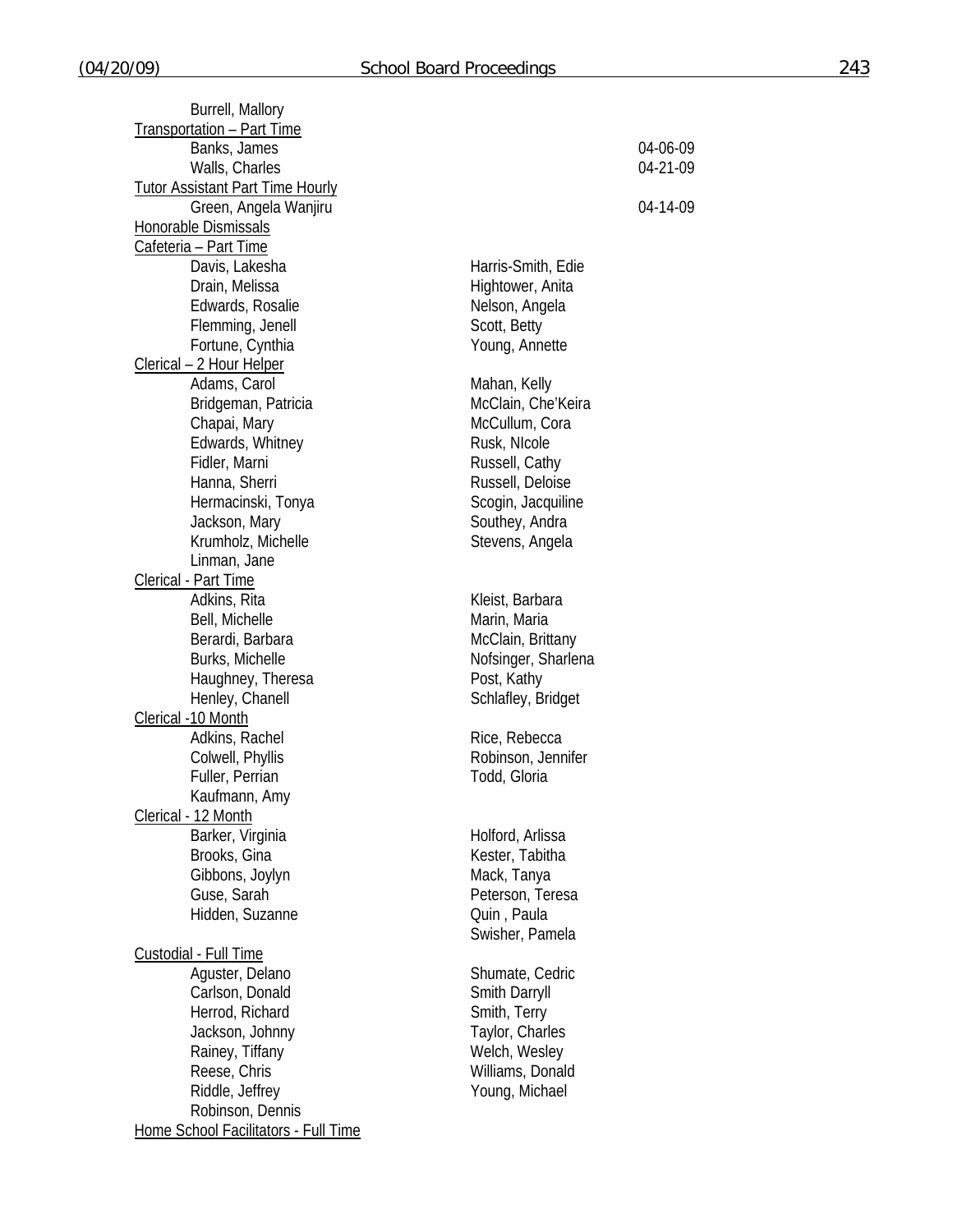| Grantham, Emeicka                       | Johnson, Mauri       |
|-----------------------------------------|----------------------|
| Hinkle, John                            | McCloud, Daniel      |
| Huff, Courtney                          | Taylor, Dramane      |
| Community Aide - Job Coach - Part Time  |                      |
| Barber, Tricka                          |                      |
|                                         |                      |
| Young, Yvette                           |                      |
| Keys Testers - Part Time                |                      |
| Horsman, Lana                           | Wing, Nancy          |
| Paraprofessional - Full Time            |                      |
| Booker, Nichola                         | Howard, Sherri       |
| Butler, Melinda                         | Malone, Tadaricka    |
| Comiskey, Anne                          | Masonholder, Tabitha |
| Drummond, Antonio                       | Nash, LaTonya        |
| Edwards, Betty                          | Owens, Roosevelt     |
|                                         |                      |
| Edwards, Quentin                        | Pickens, Cardell     |
| Fluga, Julie                            | Springer, Misty      |
| Gwillim, Kirk                           | Staples, Sharon      |
| Herrick, Susan                          | Thornton, Sparkle    |
| Hines, Diane                            | Whelan, Theresa      |
|                                         | Wilkerson, Tameca    |
|                                         | Wolters, Gloria      |
| Paraprofessional - Part Time - Hourly   |                      |
| Kaufman, Clair                          | Mason, Donald        |
|                                         |                      |
| Kneer, Michelle                         | Scott, Paula         |
| <b>Accompanist - Part Time - Hourly</b> |                      |
| Clark, John                             | Klopfenstein, Kyra   |
| Dillard, Crista                         | Slaymaker, Carma     |
| <b>Resignations</b>                     |                      |
| Cafeteria - Part Time                   |                      |
| Hartgrave, Judy                         | 04-27-09             |
| Scott, Betty                            | 04-27-09             |
| <u>Clerical - Two Hour Helper</u>       |                      |
| Gonzalez, Rosa                          | 04-27-09             |
|                                         |                      |
| Paraprofessional - Full Time            |                      |
| Bladel, Betsy                           | 04-30-09             |
| Caldwell, Grace                         | 04-24-09             |
| Transportation                          |                      |
| Murray, Samantha                        | 04-03-09             |
| <b>Terminations</b>                     |                      |
| <b>Student Workers - Part Time</b>      |                      |
| Barr, David                             | 03-26-09             |
| Miller, Laquita                         | 03-26-09             |
| Transportation - Part Time              |                      |
|                                         | 04-20-09             |
| Albee, Tabbatha                         |                      |
|                                         |                      |
| <b>Substitutes</b>                      |                      |
| Certified                               |                      |
| <b>Appointments</b>                     |                      |
| <b>Substitute Teachers</b>              |                      |
| Greenberg, Walter                       | 04-09-09             |
| McCabe, Eileen                          | 04-06-09             |
| Merriman, Rachel                        | 04-07-09             |
|                                         |                      |
| Non-Certified Substitute                |                      |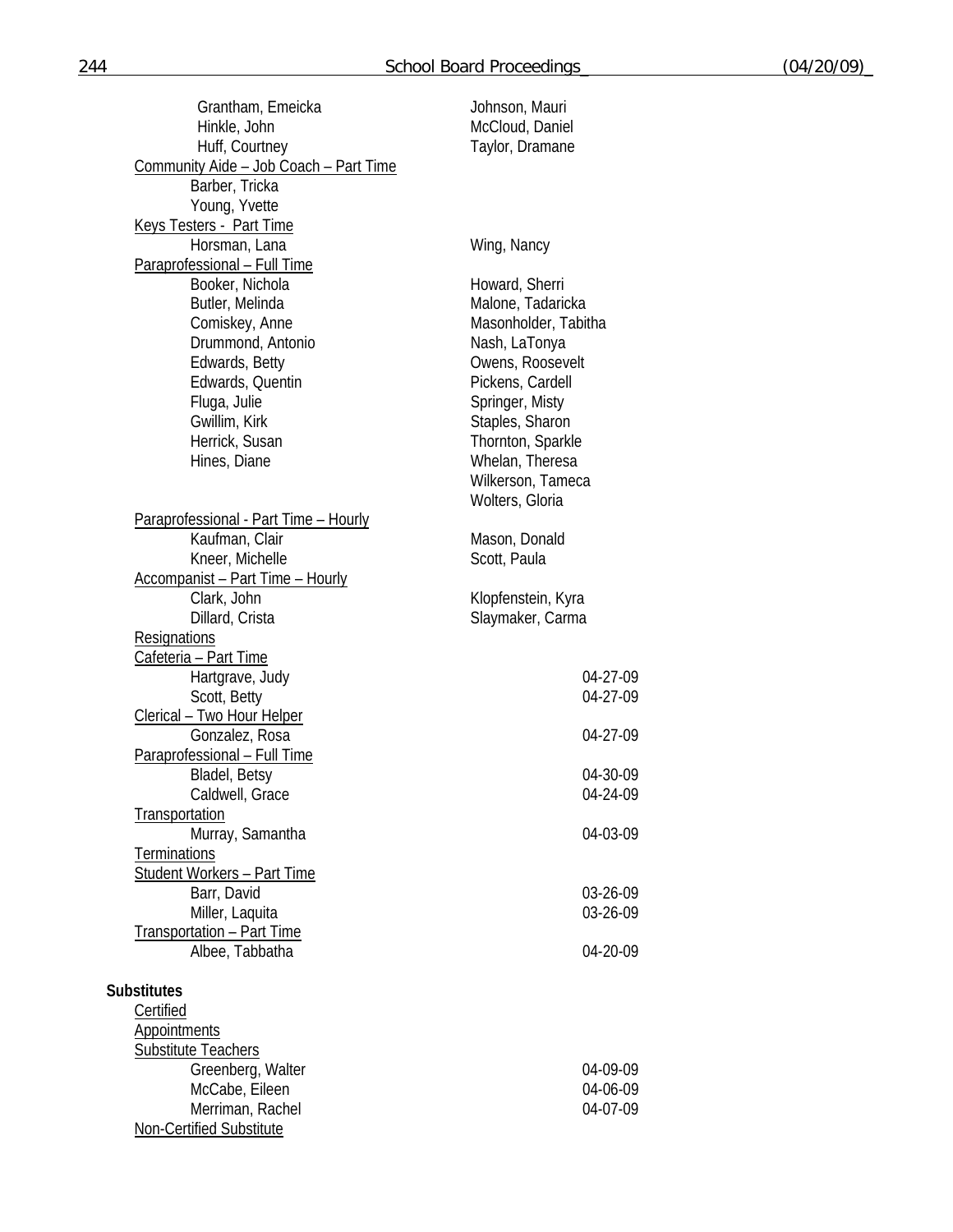| Appointments                                |                |
|---------------------------------------------|----------------|
| Paraprofessionals                           |                |
| Copeland, Rachel                            | 04-06-09       |
| Escalante, Ladislado                        | 04-16-09       |
| Kellum, Yolanda                             | $04 - 15 - 09$ |
| Special Ed Attendants/Behavioral Assistants |                |
| White, Imelda                               | 04-09-09       |
| Young, Tiara                                | 04-07-09       |
| <b>Resignations</b>                         |                |
| Paraprofessionals                           |                |
| Griffin, James                              | 04-03-09       |
| Special Ed Attendants/Behavioral Assistants |                |
| Polk, Kanisha                               | $04 - 15 - 09$ |

## On roll call, 6 ayes. Motion carried.

TRAVEL REQUESTS - Moved by Spangler, seconded by Butler approval of the travel requests as amended. (Copy is on file in the board secretary's office.)

## On roll call, 6 ayes. Motion carried.

CONTRACT FOR APEX LEARNING – Moved by Spangler, seconded by Butler that the Board of Education approves a contract with Apex Learning for use in summer school, credit recovery and advanced learning opportunities for high school students.

Mr. Stowell noted that the cost for the Apex Learning is \$133 per student as compared to \$408 with the other program. Ms. Grzanich stated that the new contract would begin with summer school.

On roll call, 6 ayes. Motion carried.

MEETING DATES FOR THE BOARD OF EDUCATION – Moved by Spangler, seconded by Butler that the Board of Education hold its regular meetings during the 2009-2010 school year on the first and third Monday of each month with the following exceptions: Sept 3, 2009, January 19 and February 16, 2010.

|              | 2009    |             |             | 2010    |             |
|--------------|---------|-------------|-------------|---------|-------------|
| July 6       | Monday  | $6:30$ p.m. | January 4   | Monday  | $6:30$ p.m. |
| July 20      | Monday  | 6:30 p.m.   | January 19  | Tuesday | 6:30 p.m.   |
| August 3     | Monday  | $6:30$ p.m. | February 1  | Monday  | 6:30 p.m.   |
| August 17    | Monday  | $6:30$ p.m. | February 16 | Tuesday | 6:30 p.m.   |
| September 8  | Tuesday | $6:30$ p.m. | March 1     | Monday  | 6:30 p.m.   |
| September 21 | Monday  | $6:30$ p.m. | March 15    | Monday  | $6:30$ p.m. |
| October 5    | Monday  | $6:30$ p.m. | April 5     | Monday  | 6:30 p.m.   |
| October 19   | Monday  | 6:30 p.m.   | April 19    | Monday  | $6:30$ p.m. |
| November 2   | Monday  | $6:30$ p.m. | May 3       | Monday  | 6:30 p.m.   |
| November 16  | Monday  | $6:30$ p.m. | May 17      | Monday  | 6:30 p.m.   |
| December 7   | Monday  | $6:30$ p.m. | June 7      | Monday  | 6:30 p.m.   |
| December 21  | Monday  | $6:30$ p.m. | June 21     | Monday  | $6:30$ p.m. |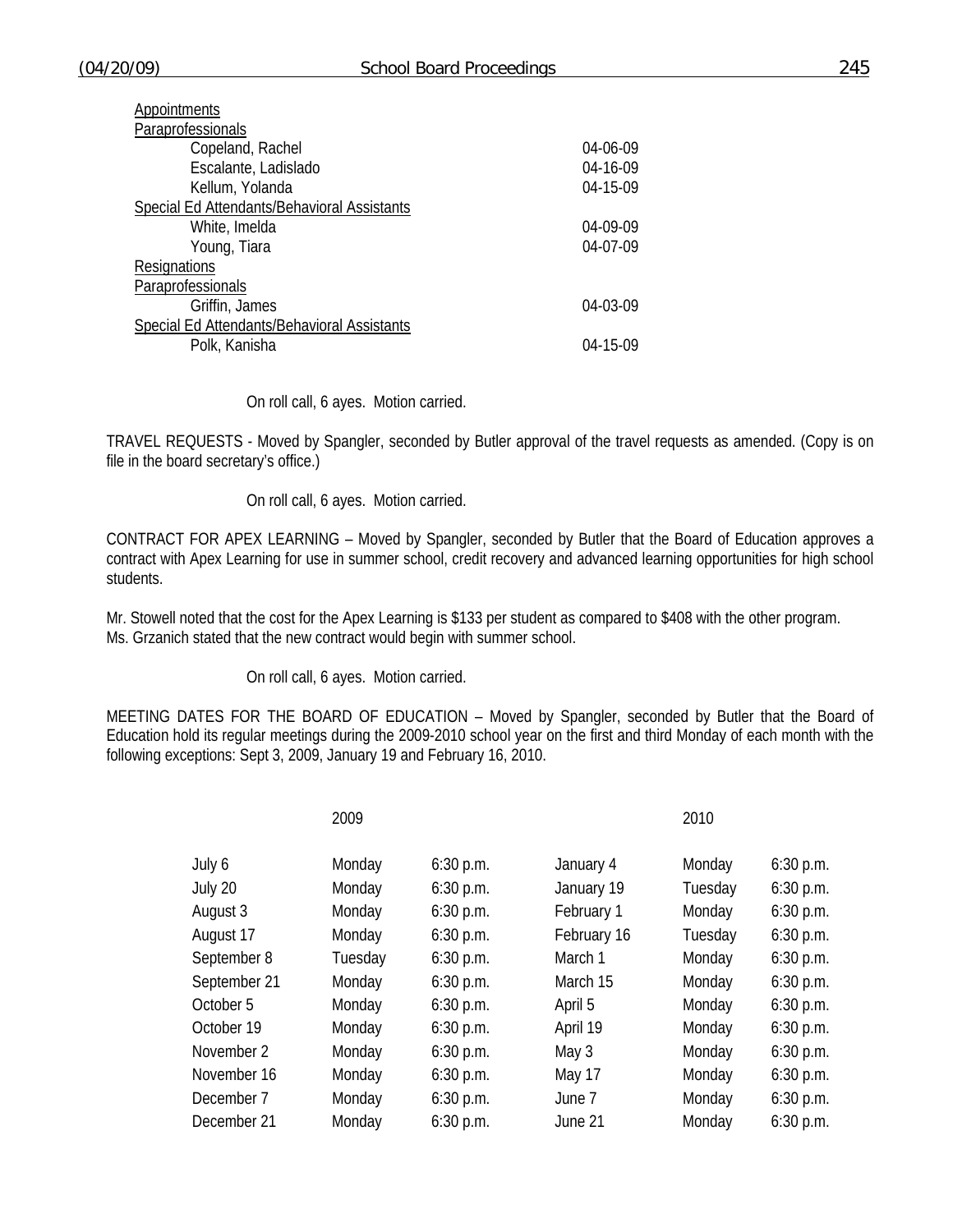On roll call, 6 ayes. Motion carried.

CHINESE TEACHERS' CONTRACT – THE COLLEGE BOARD – Moved by Parker, seconded by Spangler that the contracts between the School District and the College Board effective August 12, 2007 and August 8, 2008 be terminated effective June 30, 2009 and that the College Board be given a notice of termination by the Superintendent.

Mrs. Spangler stated that she was in favor of keeping the Mandarin Language program – it offers a great opportunity for our students and is something our district offers that very few other districts offer. Mr. Stowell would also like to see the program continue, he feels it has great potential. Mr. Hinton agreed and stated that he is working to sustain the program. He has asked the College Board for a one year break in the program. He noted that we have had several offers from the public to work with our primary schools.

> On roll call 5 ayes. Butler, Parker, Ross, Stowell, Wolfmeyer 1 nay. Spangler. Motion carried

# **DELIBERATION AGENDA** -

Review of Suspensions - Moved by Stowell seconded by Butler that the Review of Suspensions listed on Report No. 15 dated April 20, 2009 be approved as presented.

> On roll call, 5 ayes. Butler, Parker, Ross, Stowell, Wolfmeyer, 1 abstention. Spangler. Motion carried.

Expulsions – Moved by Stowell seconded by Butler that the Expulsions listed on the report dated April 20, 2009 be approved as presented.

> On roll call, 4 ayes. Butler, Parker, Stowell, Wolfmeyer, 1 nay. Ross. 1 abstention. Spangler. Motion carried.

EARLY RETIREMENT INCENTIVE RESOLUTION – Moved by Butler, seconded by Parker that the Board of Education approve the recommended resolution for an Early Retirement Incentive Program through the Illinois Municipal Retirement Fund (IMRF).

Dr. Butts explained that IMRF allowed for an early retirement option for support staff. Administration is recommending the adoption of the resolution. He noted that the window for early retirement would be June 1, 2010 thru May 30, 2011 and that the agreement was adopted through contractual negotiations that involve over 900 employees. The early retirement incentive will not be available for ten years because of the pay-back time. Cost to the District will be \$10.3 million – there is also a cost to each employee. District costs can be recouped by hiring staff at lower salaries or not replacing staff.

On roll call, 6 ayes. Motion carried.

**CLOSING OF TYNG AND KINGMAN PRIMARY SCHOOLS** – Moved by Butler, seconded by Stowell that effective at the end of the 2008-2009 school year that Kingman Primary and Tyng Primary Schools be closed and administration be authorized to carry out the closures.

Mrs. Parker moved to amend the motion to separate the question. Mrs. Ross seconded.

 On roll call 2 ayes. Parker, Ross. 4 nays. Butler, Spangler, Stowell, Wolfmeyer Motion failed.

Board member Ross reminded all that there had been a plan to build a new primary school by Lincoln Middle School to make a Woodruff campus and Kingman Primary School and Irving Primary School students would be moved there. She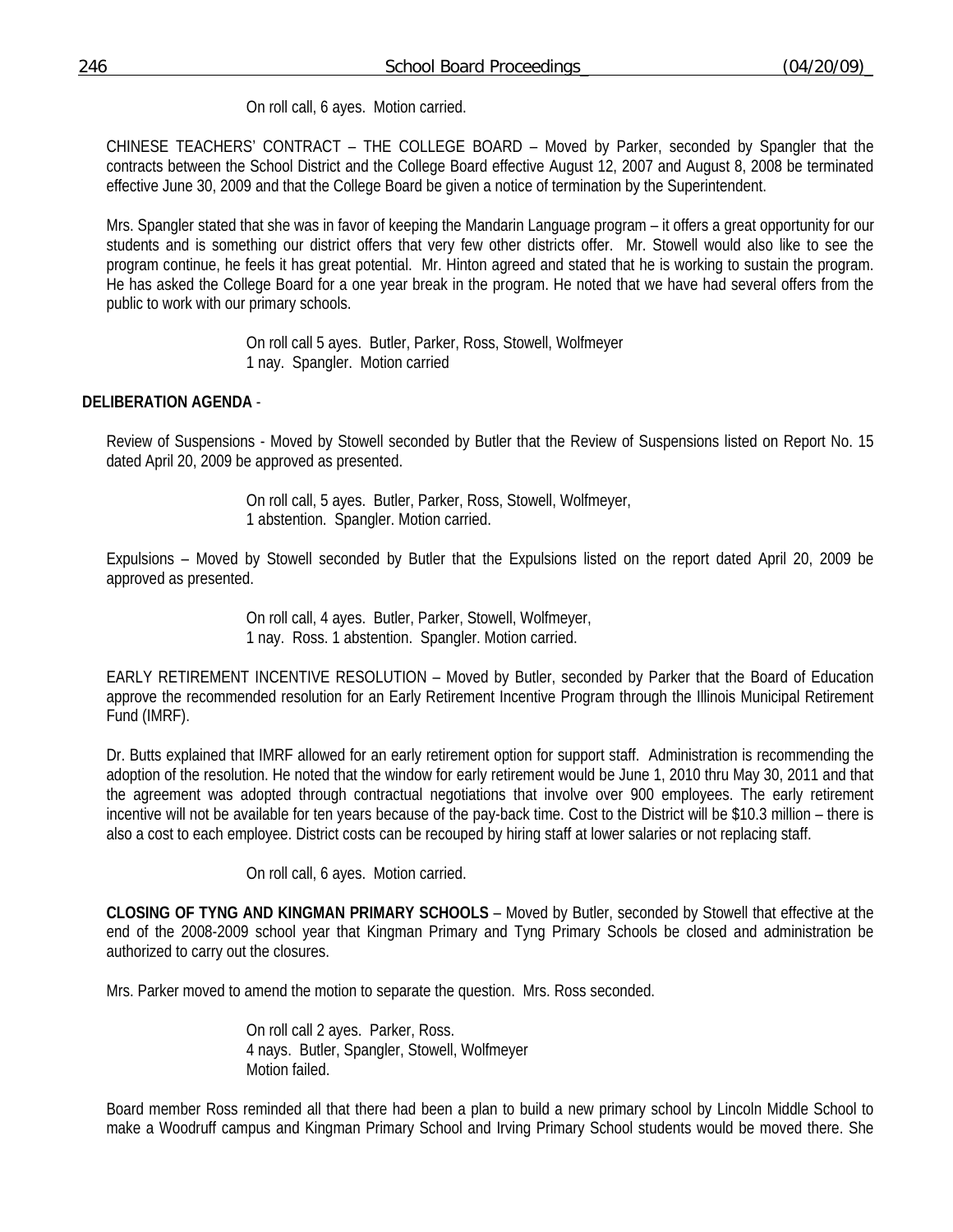stated that she is not in favor of moving children out of the schools and we have veered from the plan. She stated that she realized that the district needs to be "right sized" but there could be a plan in place to not displace people and children. Mr. Hinton stated that the savings from closing a school comes from the reduction in staff. He stated that the closures being voted on tonight are not the only closings that will be necessary – more closings will be necessary to stabilize the district.

Mr. Stowell stated that these are very difficult decisions, but the district does not have the luxury of time. Revenue has fallen and we do not have any cash reserves.

Mrs. Spangler stated that she was a member of the Master Facility Plan and that team members visited each school and used data to determine the need for replacement. She also noted that financial information is only good "for the day" and things change – our revenue has declined – and there will always be changes. She stated that we cannot sustain neighborhood models and that schools in the north portion of the city have large classes and are out of classrooms. She noted that the benchmarking system is provided by Edison Learning and will soon be used up to the 10<sup>th</sup> grade level and that Edison is offering virtual learning and professional development.

Mrs. Butler stated that this is a very difficult moment, but it did not happen just tonight. She noted that these discussions and issues were taking place when she was running for school board in 2007. She noted that Board members must consider all the variables and always have the best interests of the students in their hearts. She thanked Superintendent Hinton for providing all the conversations that took place to get us where we are tonight. She also thanked the community and noted that they have been heard. She stated that this is her community and her family is here and she will render her best decision tonight.

Mrs. Wolfmeyer stated that her thoughts have been expressed and noted that the Board's responsibility is fiscal responsibility of the whole district. She stated that you cannot disregard that it is not possible to do everything the Board wants to do. She stated that she does not want to support the closing of schools and understands how the staff and families feel, but as a fiscal officer she will have to support the recommendation.

Mr. Stowell stated that he does not feel that capital funding should be used for operational use. He noted that students from Kingman Primary School and Tyng Primary school have many issues to deal with and that they find refuge in the schools but if the district does not become prudent financial stewards we will not be able to make payrolls.

With no further discussion Vice President Wolfmeyer called for the vote.

 On roll call 4 ayes. Butler, Spangler, Stowell, Wolfmeyer 2 nays. Parker, Ross. Motion carried.

**CLOSING OF IRVING PRIMARY SCHOOL** – Moved by Stowell, seconded by Butler that effective at the end of the 2009- 2010 school year that Irving Primary School be closed and administration be authorized to carry out the closure.

Mr. Hinton stated that it is his recommendation to close Irving Primary School at the end of the 2009-2010 school year. He noted that the Board of Education is well aware that the district is negotiating to sell the property.

Mrs. Ross stated that she had anticipated that as part of the plan these students would be moving into a new school. She would like the Board of Education to look at schools north of War Memorial Drive to balance it out. Low income students seem always to be affected and moving them puts them further behind.

Seeing no further discussion, Vice President Wolfmeyer called for a vote.

On roll call, 6 ayes. Motion carried.

**CLOSING OF ONE HIGH SCHOOL** – Moved by Stowell, seconded by Spangler that effective at the end of the 2009-2010 that one district high school be closed and that the Board of Education will make the decision on which high school by July 1, 2009.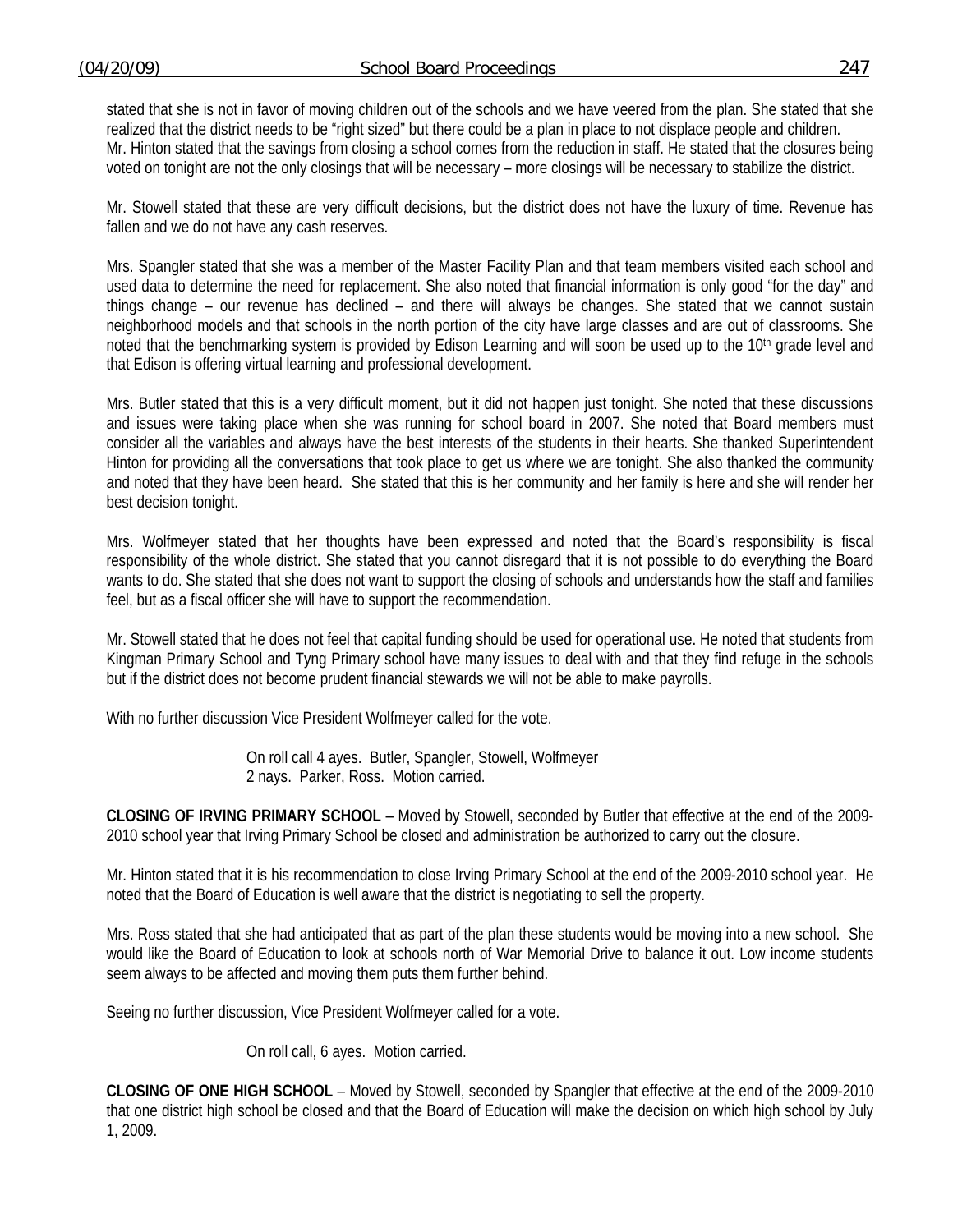Mr. Hinton stated that it was his recommendation to close a high school for the 2010-2011 year because of the number of high school students, projected enrollment and financial restrictions. He noted that he would like to stipulate that a vocational education center be the works. He stated that he would like an amendment to the recommendation that the decision be made by September 1, 2009 to allow administration to put together the curriculum.

Mr. Stowell stated that he puts a high value on an alternative school. He feels that the alternative school would not be needed forever, but an alternative school environment is needed now. He feels that the district would be remiss if we did not take advantage of the health services area that could attract students. He stated that we need to contract with a game plan and that we could remerge as a dominant district. He also noted that the entire community needs to attack factors that effect students.

Mrs. Ross stated that she favors reconfiguring a high school, not closing a high school. She also stated that she does not want an alternative school to be a warehouse. She feels that a "school within a school" would be beneficial.

Mrs. Spangler stated that monetary situations have to be considered. She also spoke to the Birth – 8<sup>th</sup> grade or Birth – 12the grade schools and noted that we have to be careful because primary affects middle, etc. and she does not think that we can "all of a sudden" change schools. The challenge in B-8 or B-12 would be staffing and keeping qualified offerings and not have to offer self-contained rooms at the middle school level. She also feels that the use of data will rise to the high school level and the model should be to focus on the needs of the individual students. She stated that we need to look at the history of the district – in 1945 the plan was for Woodruff High School to turn into a Junior High – we need to make decisions on what is best for the future – high schools cannot soak up all the money from the primary students.

Mrs. Butler stated that she feels these decisions have to be made and there will be time to plan and prepare. She stated that she is looking for those things that will help us move forward. She would like to encourage the community to begin to plan and prepare to help the young people to understand that change does come – it has changed from when she was in school, her daughter was in school and will continue to change for her grandchildren – and we have to work with what is at hand today.

Mrs. Parker stated her appreciation that a vocation school is being planned. She feels there needs to be a different way for some students to learn. She hopes that this will provide the opportunity for a "rearranging" of high schools. She stated that she looks forward to the future plans and the input from everyone.

Mrs. Ross stated that she would like the district to build credibility. She feels that we have closed schools and we have not saved the money we were supposed to save. She feels that whatever we do needs to be done with integrity and that will allow us to gain credibility. Mrs. Ross would like to know the money we have saved from closing schools and what the impact has been on the students.

Mrs. Wolfmeyer stated that she was glad to hear that the date had been pushed back and she understands that the plan will be different than previously presented. She stated that for her support the plan will be essential that the plan contain a vocational and alternative school.

With no further discussion Vice President Wolfmeyer asked if there was an amendment to the motion.

Moved by Stowell, seconded by Spangler that the motion be changed to read, "Effective at the end of the 2009-2010 school year that one district high school be closed and that the Board of Education will make the decision on which high school by September 1, 2009."

> On roll call, 5 ayes. Butler, Parker, Spangler, Stowell, Wolfmeyer 1 nay. Ross. Motion carried

**INCREASE IN CLASS SIZE** – Moved by Spangler, seconded by Butler that effective at the beginning of the 2009-2010 school year that average class size be increase by three students.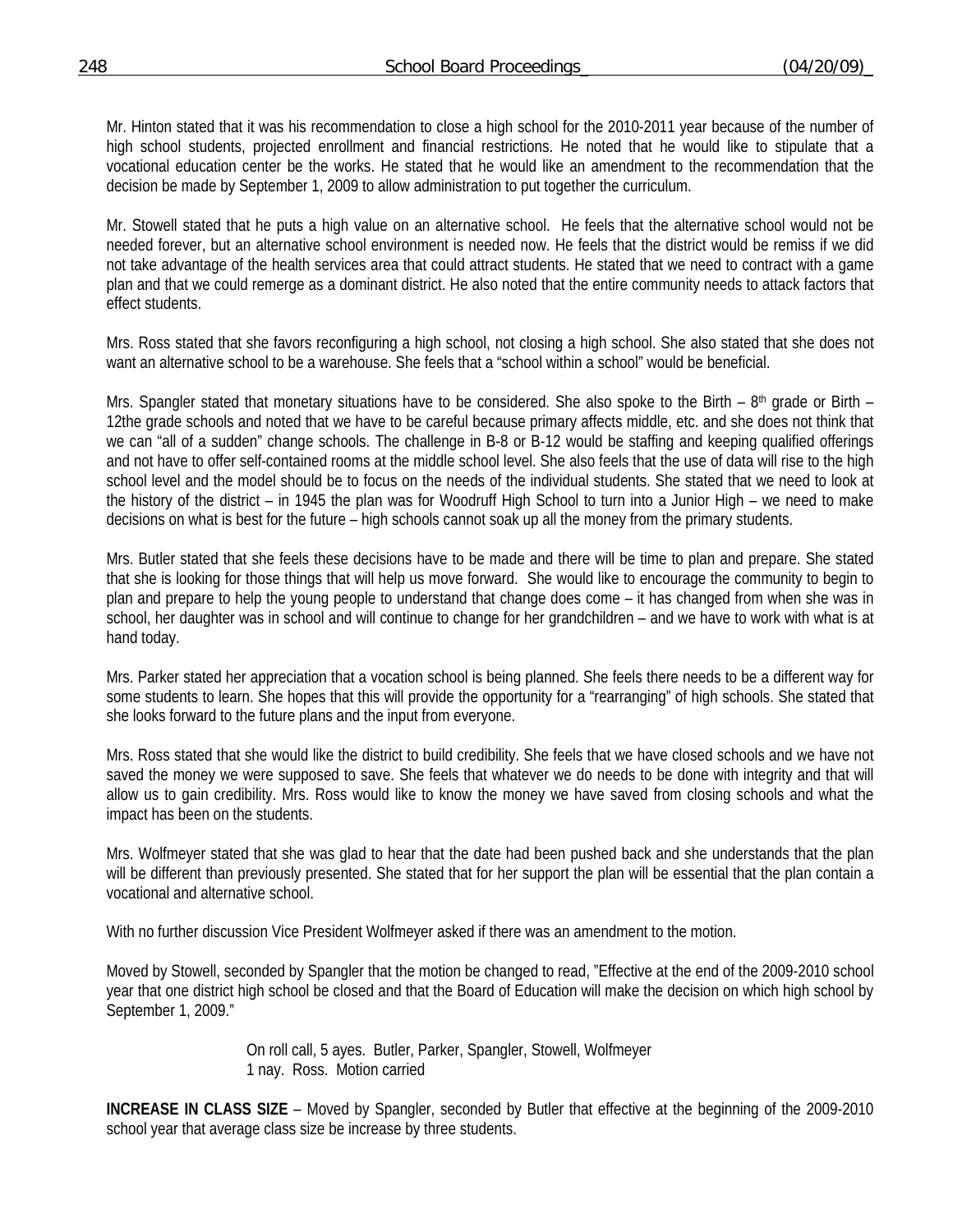Mr. Hinton stated that he is requesting that administration be allowed to increase average class size by three students. He stated that the impact will not be as great as it might be.

Mrs. Spangler stated that we have looked at this a lot in our district and that we could say that a smaller class has higher test results or that some smaller classes have special needs students. She stated that her concern is with grade K and 1.

Mrs. Parker stated her concern with the teacher contract and how this is or is not in line.

Mr. Hinton stated that the contract reads "will attempt" to stay within given numbers. With our financial condition we now do not have the ability to add a teacher when the student count reaches the stated contract number. He also stated that he has presented the Board of Education with class enrollments showing the increase and they show the Board that we are not looking at rooms with 35 to 40 students.

Mrs. Wolfmeyer asked if these numbers reflected the closing of Tyng and Kingman. Mr. Hinton reported they do and that with the increase of 1 more student to each classroom the district saves approximately \$700,000 or \$2.3 million for three students – the savings come from a reduction in staff.

With no further discussion Vice President Wolfmeyer asked for the roll call vote.

 On roll call, 5 ayes. Butler, Parker, Spangler, Stowell, Wolfmeyer 1 nay. Ross. Motion carried.

# **INFORMATION ITEMS – REPORTS FROM SUPERINTENDENT AND STAFF** –

- 1. GOAL 1 STUDENT ACHIEVEMENT
- 2. Goal 2 FISCAL RESPONSIBILITY

FINANCE REPORTS – Mr. Stowell thanked Dr. Butts, Dr. Durflinger and Mr. McKenzie for the new financial reports.

 PURCHASE ORDERS OVER \$2,500 – Dr. Butts presented this report for the Board's review. Questions were asked and answered regarding the report.

- 3. GOAL 3 QUALITY STAFF
- 4. GOAL 4 SAFE, CARING ENVIRONMENTS

## 5. GOAL 5 – CULTURE OF CUSTOMER SERVICE Report of Requests under the Freedom of Information Act and Status of Such Requests

| Requestor                 | <b>Disposition</b> |
|---------------------------|--------------------|
| Illinois Policy Institute | Filled             |
| Julie McArdle             | Flled              |
| Debbie Chavez             | Filled             |
| ACLU                      | Filled             |
| Mardona Shay              | Filled             |
| Jeffrey Adkins-Dutro      | Withdrawn          |
| Jeffrey Adkins-Dutro      | Pending            |
| Mardona Shay              | Filled             |
|                           |                    |